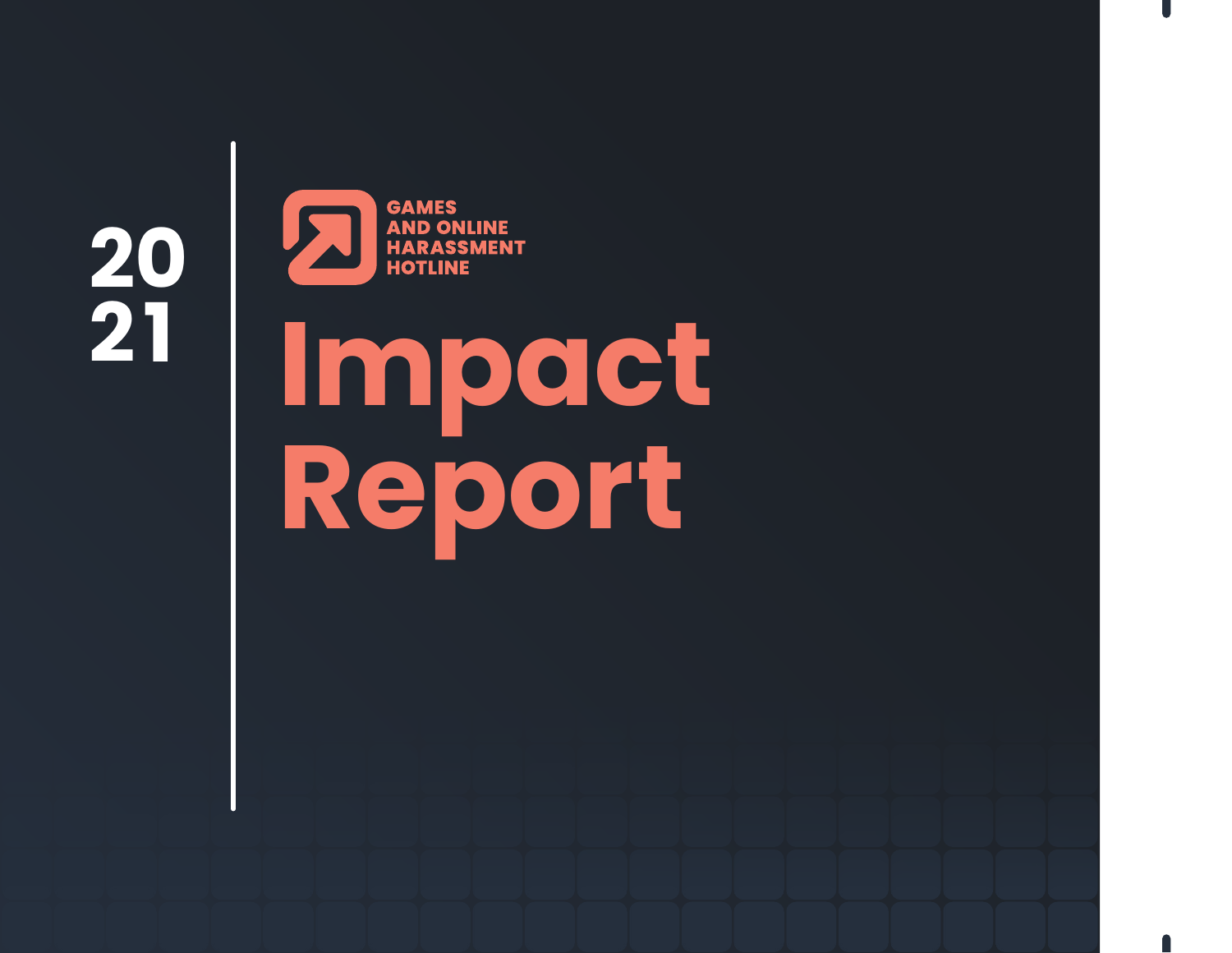## <span id="page-1-0"></span>**Contents**

| <b>Overview</b>                | 3  |
|--------------------------------|----|
| <b>Highlights</b>              | 6  |
| Methodology                    |    |
| <b>Findings</b>                | 8  |
| <b>Lessons Learned</b>         | 14 |
| <b>About the Organizations</b> |    |

This report was produced by the Games and Online Harassment Hotline in partnership with The Representation Project.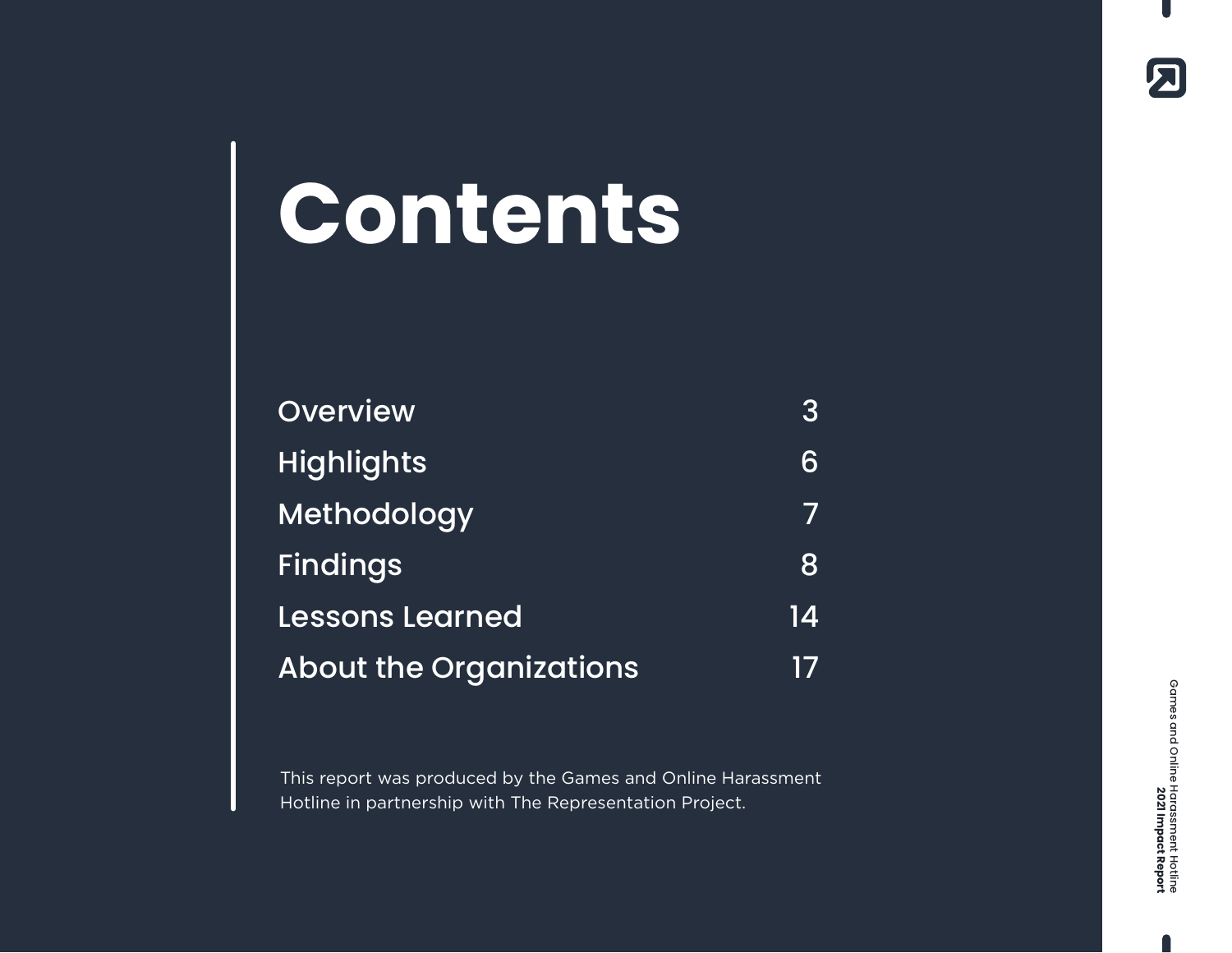## <span id="page-2-0"></span>**Overview**

 $\blacksquare$  his report analyzes the impact and reach of the Games and Online Harassment Hotline, a free, confidential emotional support hotline dedicated to serving the games community.

The Games and Online Harassment Hotline (also referred to as the "Games Hotline") was established by activist and advocate Anita Sarkeesian in 2019 in the wake of the gaming industry's first #MeToo moment, when brave survivors shared their experiences of harassment and abuse. Sarkeesian teamed up with Christoper Vu Gandin Le and Jae Lin to design the hotline.

So many people love games and dream of working in the games industry, but many are pushed out by the ubiquity and normalization of gender-based violence. Although recent stories about wide-scale abuse or sexist disparities within industry giants like Activision Blizzard and Ubisoft have made the mainstream headlines, this is no surprise to many who have been in and around games spaces. Gender-based harm, abuse, and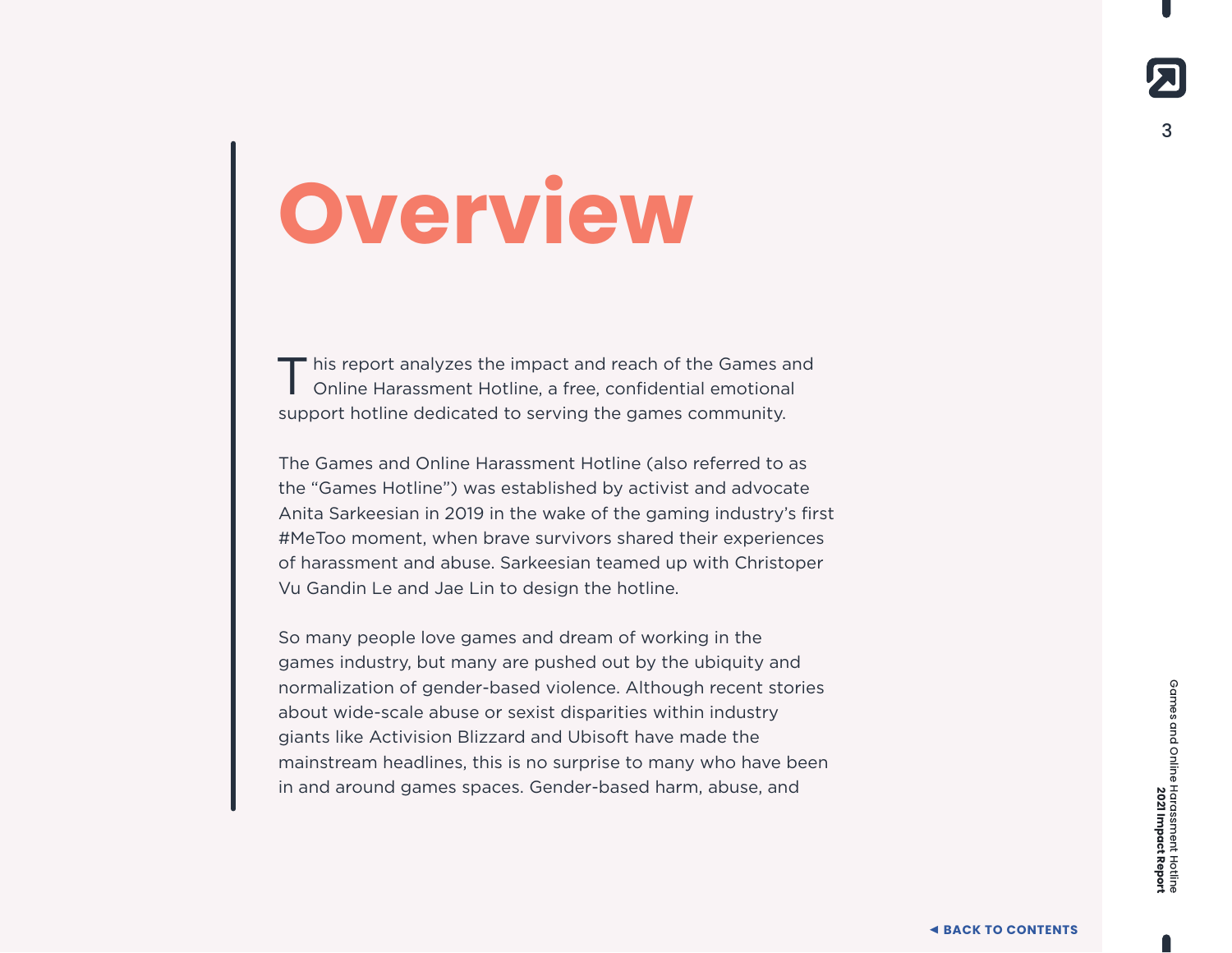harassment in the games industry has been something of a family secret for decades, especially among marginalized folks.

Furthermore, the standard of overworking, burnout, instability, and low retention in games studios contributes to widespread mental health struggles throughout the industry. And we also know that so many of the issues of harassment, sexism, racism, and discriminatory gatekeeping extend to gaming spaces as well, including player communities, live streaming, and esports. The Games Hotline was established as a trauma-informed resource that offers real-time support with cultural insight into the gaming space. We hope that by encouraging help-seeking behaviors and promoting accountability, we can help to shift gaming culture to be more inclusive and compassionate.

The practices of the gaming industry matter because of its sheer size and reach. During the first year of the COVID-19 pandemic, the video game industry earned \$169 billion<sup>1</sup> and game play increased by 75% 2. According to recent research, 56% of employees in the gaming industry experience inequality in the

<sup>1</sup> Field Level Media. (2020). Gaming revenue to top \$159B in 2020. Reuters. https://www.reuters.com/ article/esports-business-gaming-revenues/article-gaming-revenue-to-top-159b-in-2020-idUSFLM8jkJMl

<sup>2</sup> Shanley, P. (2020, March). Gaming usage up 75 percent amid coronavirus outbreak, Verizon reports. The Hollywood Reporter. https://www.hollywoodreporter.com/news/general-news/gaming-usage-up-75-percent-coronavirus-outbreak-verizon-reports-1285140/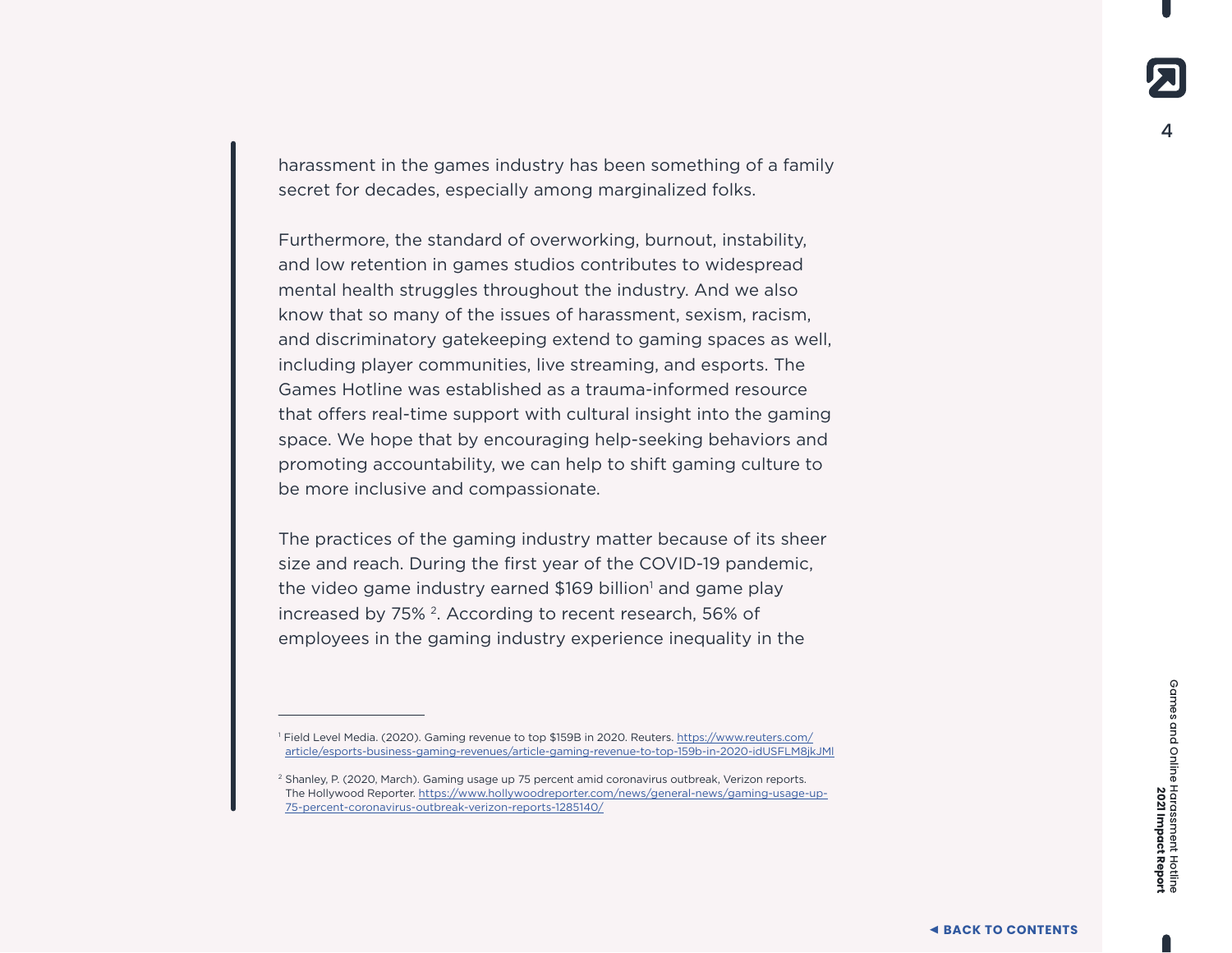workplace<sup>3</sup> and 65% of players experience "severe harassment" while gaming<sup>4</sup>. This indicates that sexual harassment and other forms of discrimination are par for the course in gaming.

## **EE** People from all corners of the *gaming industry have utilized the Games Hotline to seek and receive help for a wide swath of issues.*

This report finds that people from all corners of the gaming industry have utilized the Games Hotline to seek and receive help for a wide swath of issues—from in-game harassment to toxic workplace environments to community conflict. We present our major findings below, followed by a more in-depth analysis in the full report.

<sup>3</sup> IGDA. (2021). Developer Satisfaction Survey (DSS). <https://igda.org/dss/>

<sup>4</sup> Shanley, P. (2020, March). Gaming usage up 75 percent amid coronavirus outbreak, Verizon reports. The Hollywood Reporter. https://www.reuters.com/article/esports-business-gaming-revenues/articlegaming-revenue-to-top-159b-in-2020-idUSFLM8jkJMl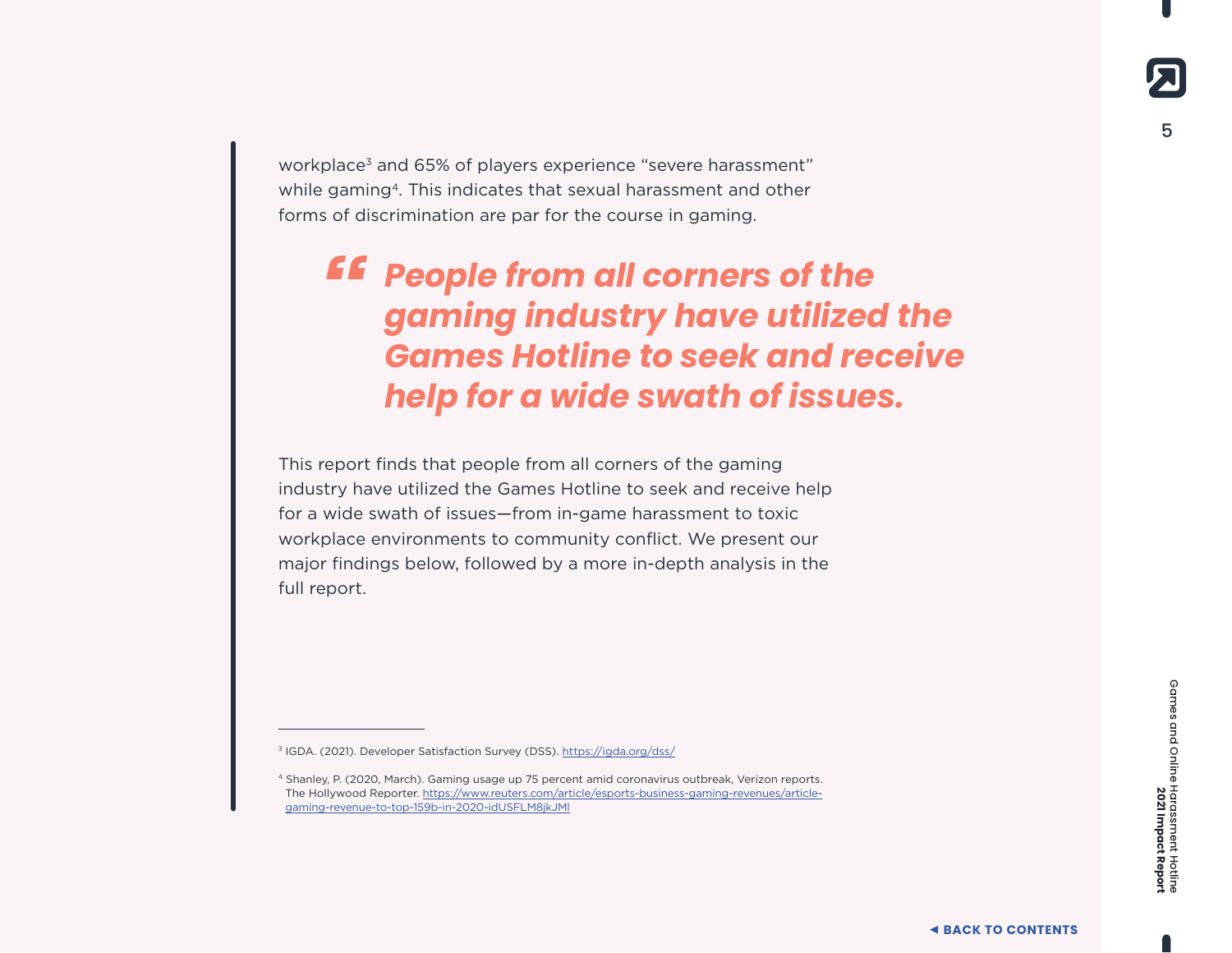## <span id="page-5-0"></span><sup>6</sup>**Highlights**



Games and Online Harassment Hotline<br>2021 Impact Report Games and Online Harassment Hotline **2021 Impact Report**

 $\blacksquare$ 

囚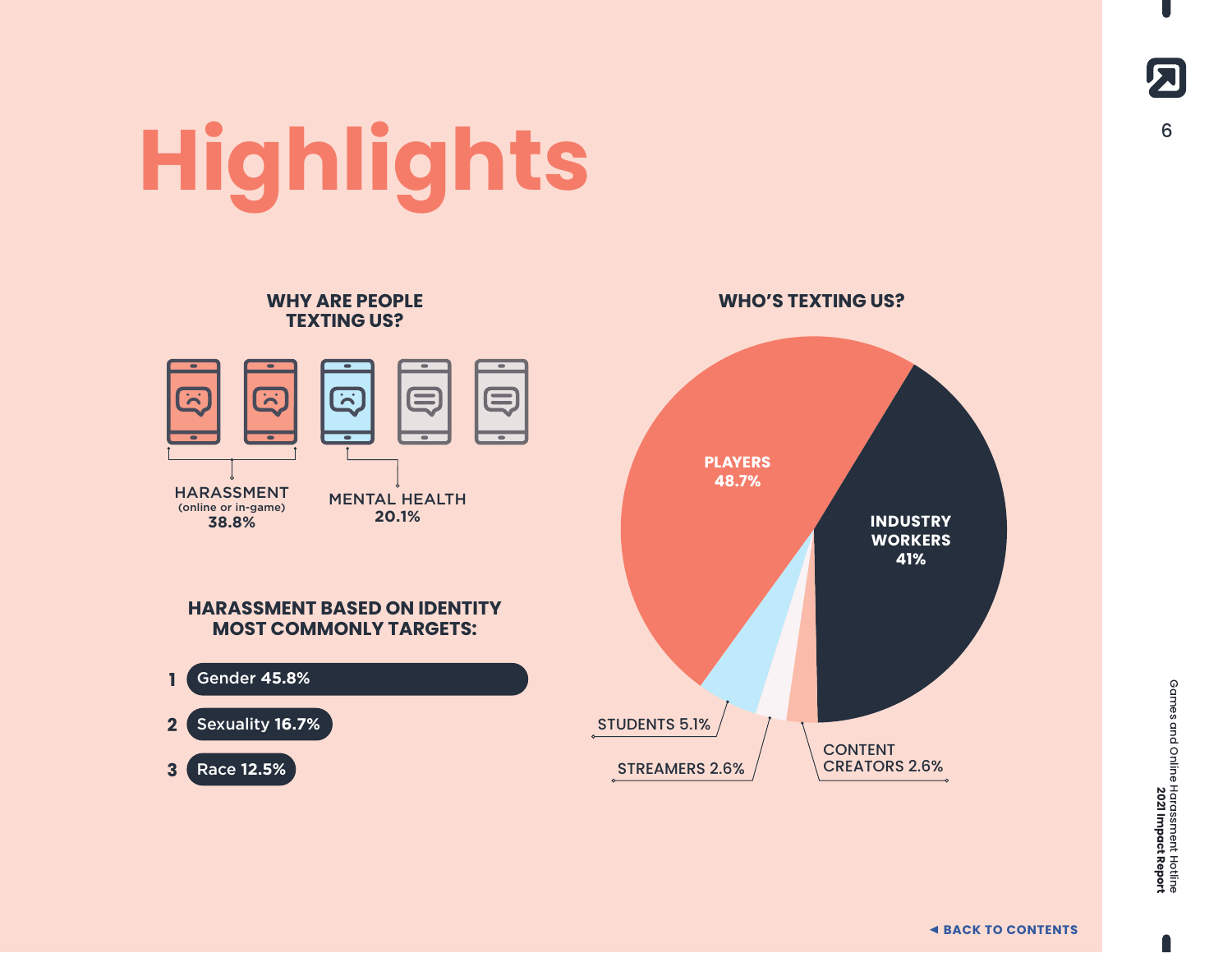## <span id="page-6-0"></span>**Methodology**

The primary method used in this study is data gathered from texts<br>placed to the Games Hotline from August of 2020 to August of 2021. The dataset includes all texts that came into the Games Hotline seeking help during that time period. This includes fully and partially completed texts. (We excluded seven conversations from people who contacted the Games Hotline but were not seeking help.) Our total dataset includes 150 unique conversations on the Games Hotline, made up of a total of 8413 texts.

The Games Hotline is designed to ensure accessibility and comfort, and texter anonymity and confidentiality are our highest priorities. Given the values of the Games Hotline, texters are never required to disclose personal information, and they aren't screened for demographic or other identifiable information. Multiple research studies confirm that requiring names or other identifying information may discourage people from using the resource5. While this limits our ability to analyze Hotline users by background, it reflects our priority that the Hotline be as accessible as possible.

<sup>&</sup>lt;sup>5</sup> Soltes, E. (2020). Paper Versus Practice: A Field Investigation of Integrity Hotlines. Journal of Accounting Research. https://doi.org/10.1111/1475-679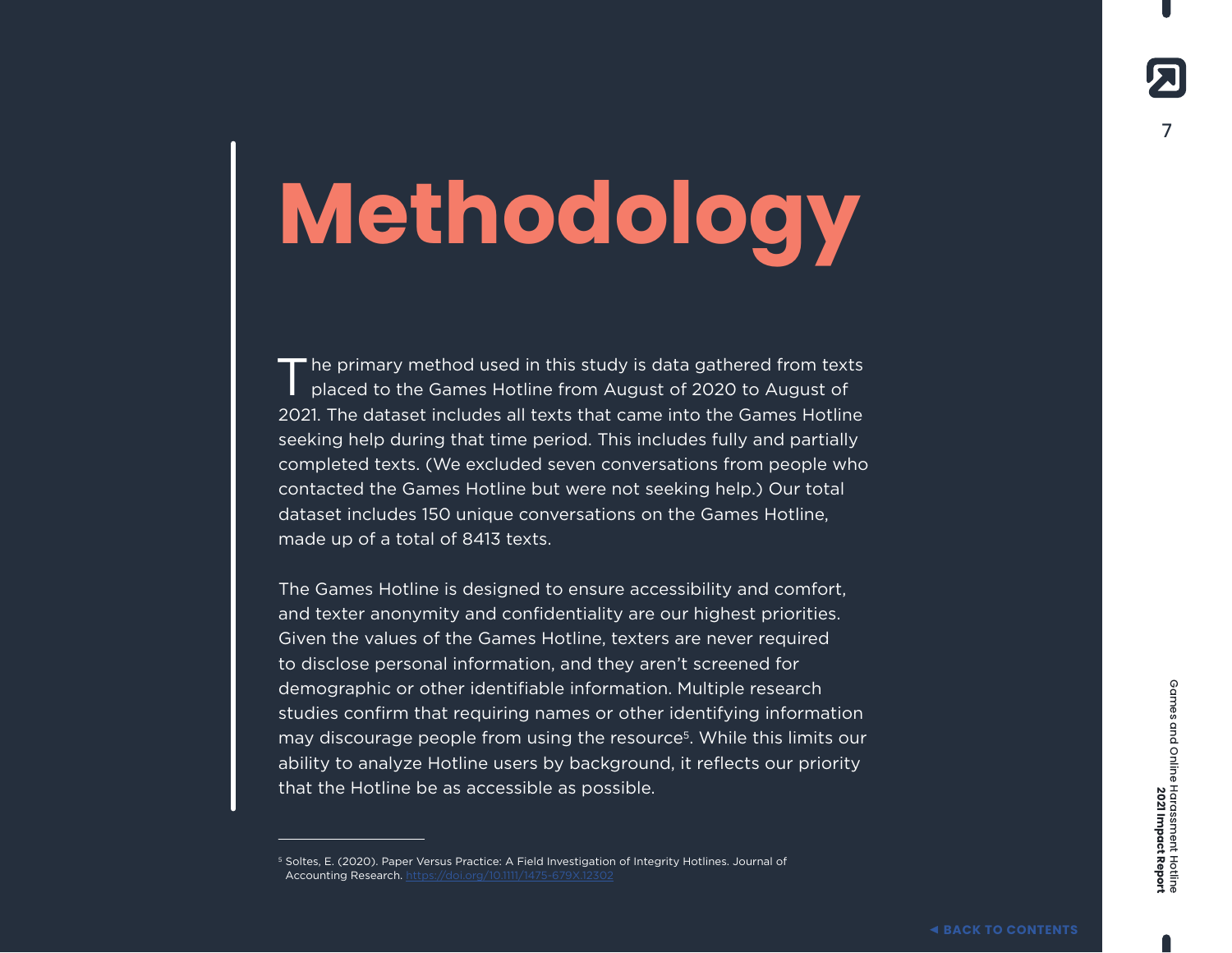## <span id="page-7-0"></span>**Findings**

In this section, we report the<br>impact of the Games Hotline n this section, we report the using an analysis of the information provided by texters. We provide an overview of why people text the Games Hotline, the types of harassment they face, hotline traffic, and feedback from texters.

## **REASON FOR TEXTING HOTLINE**

People cite many reasons for texting the Games Hotline. As shown in Figure 1, the most common reasons are online or in-game harassment (38.8%) and mental health concerns (20.1%).

#### Figure 1

### **PRIMARY REASON FOR TEXTING**

| <b>PRIMARY REASON</b>                                  | % OF TEXTS |
|--------------------------------------------------------|------------|
| Online Harassment                                      | 22.4%      |
| Mental Health                                          | 20.1%      |
| In-Game Harassment                                     | 16.4%      |
| Relationships (platonic,<br>romantic, community, etc.) | 13.4%      |
| Workplace Hostility / Abuse                            | 9.0%       |
| <b>Workplace Stress</b>                                | 7.5%       |
| Sexual Assault /<br>Interpersonal Violence             | 4.5%       |
| <b>School Stress</b>                                   | 3.0%       |
| Addiction / Substance Abuse                            | 1.5%       |
| Hostility / Abuse at School                            | 1.5%       |
| Eating / Body Image                                    | 0.7%       |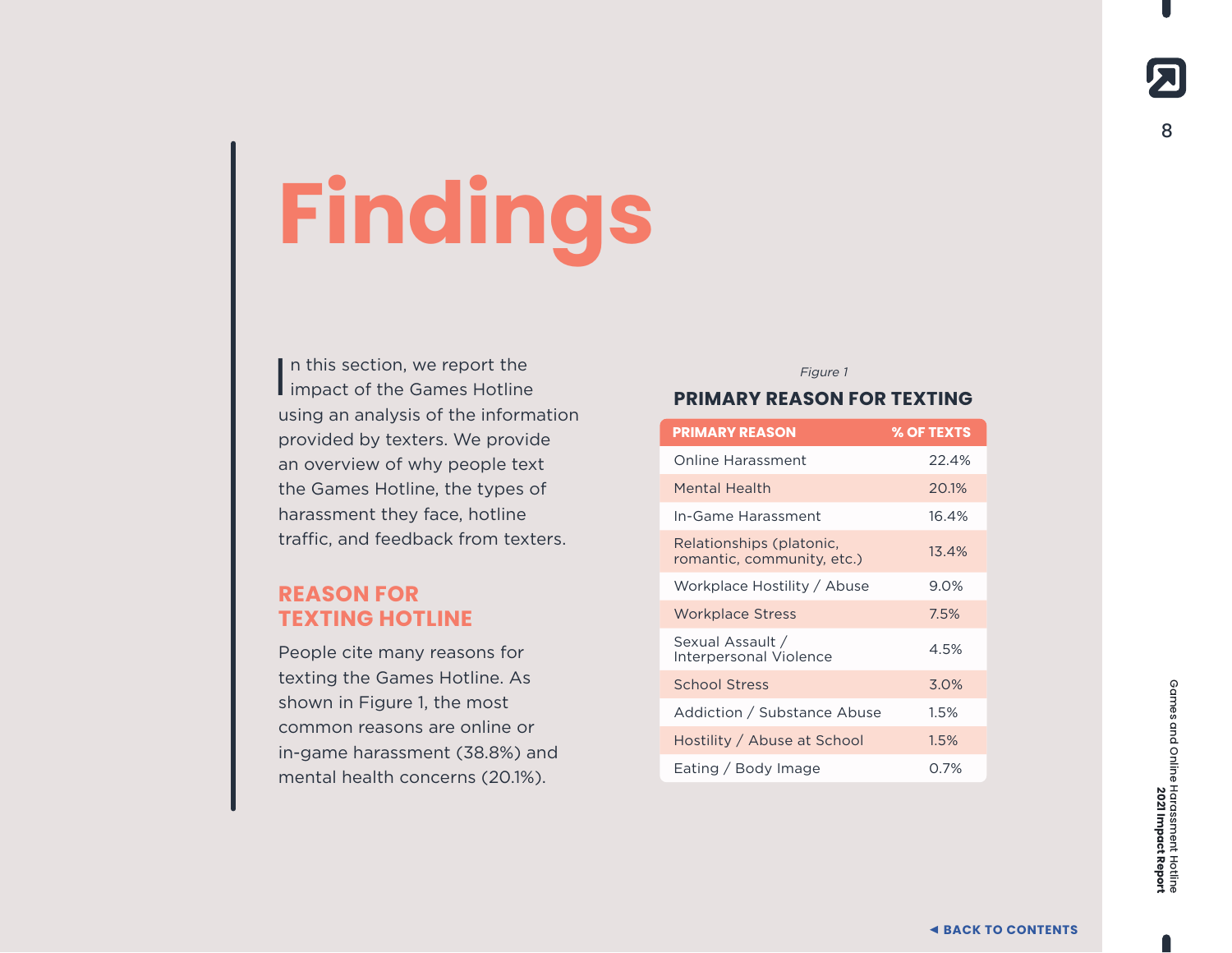In Figure 2, we present the top reason for texting the Games Hotline by the texter's affiliation with gaming. Players cite In-Game Harassment as their primary reason for contacting the Games Hotline. Workplace stress is the primary reason game developers text the Games Hotline. Nearly half (46.7%) of texters who work in the industry contact the Games Hotline because of workplace hostility and abuse. Students primarily text the Games Hotline because of school stress, while streamers and content creators texted in evenly around online harassment and mental health.

### In-Game Harassment **52.7%** Relationships **16.7% Other PLAYERS** IN-GAME HARASSMENT Workplace Hostility/Abuse **46.7%** Workplace Stress **20% Other OTHER GAME INDUSTRY PROFESSIONALS WORKPLACE** HOSTILITY/ABUSE **STREAMERS & CONTENT CREATORS** Online Harassment **50%** Mental Health **50%** ONLINE HARASSMENT & MENTAL HEALTH Workplace Stress **42.8%** Online Harassment **28.5% Other GAME DEVELOPERS** WORKPLACE **STRESS** School Stress **50%** Hostility/Abuse at School **33.3% Other STUDENTS SCHOOL STRESS**

**TOP REASONS FOR TEXT BY GAMES AFFILIATION**

Figure 2

Games and Online Harassment Hotline<br>2021 Impact Report Games and Online Harassment Hotline **2021 Impact Report**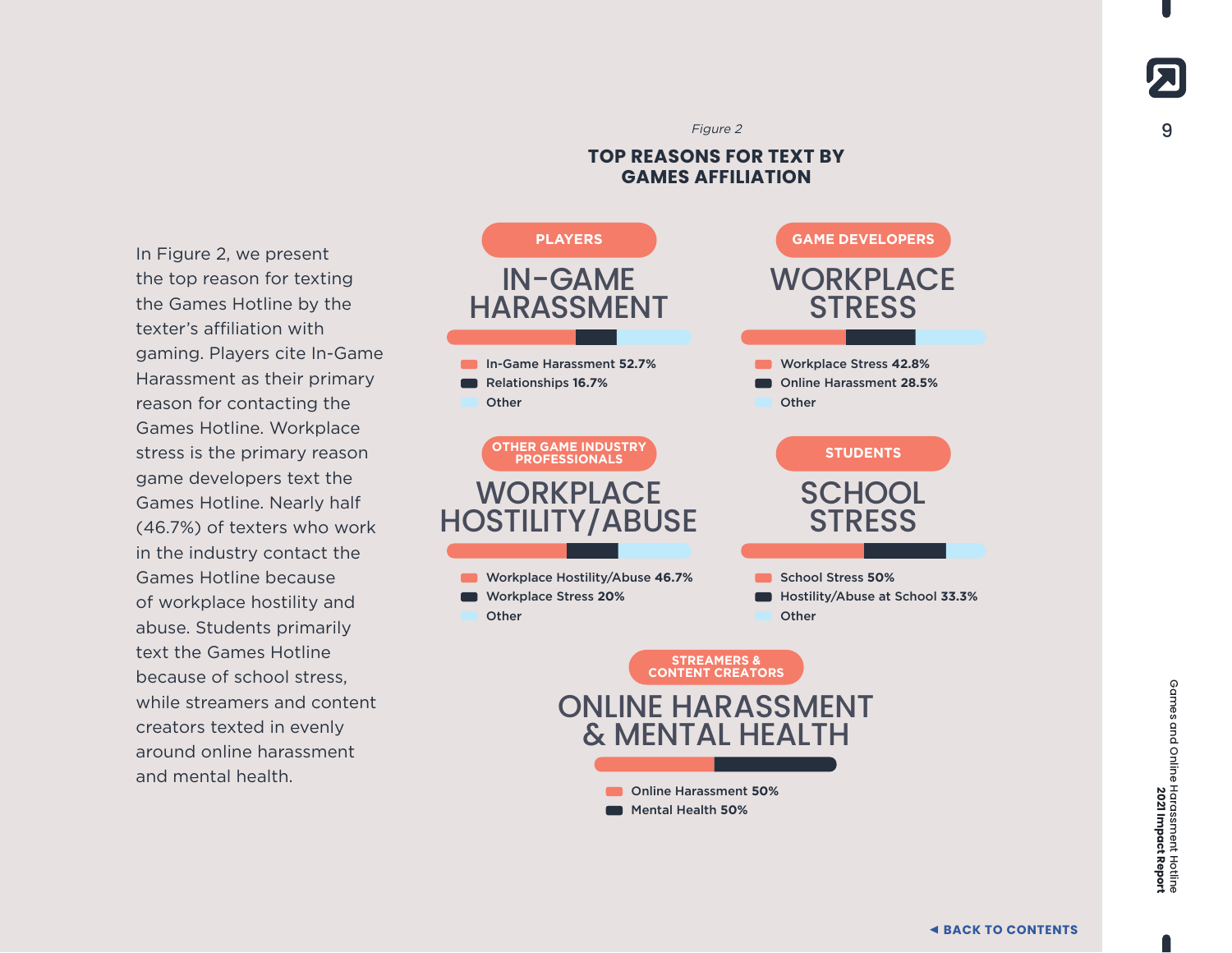Figure 3

### **MOST COMMON TYPES OF HARASSMENT**

|  | <b>HARASSMENT TYPE</b>      | % OF TEXTS |  |
|--|-----------------------------|------------|--|
|  | Blackmail                   | 10.7%      |  |
|  | Flaming                     | 10.7       |  |
|  | <b>Sexual Harassment</b>    | 8.7%       |  |
|  | Non-consensual Pornography  | 8.7%       |  |
|  | Hate Speech                 | 8.7%       |  |
|  | <b>Trash Talking</b>        | 8.7%       |  |
|  | Doxxing                     | 6.5%       |  |
|  | <b>Bullying</b>             | 4.3%       |  |
|  | Impersonation               | 4.3%       |  |
|  | <b>Threats of Violence</b>  | 4.3%       |  |
|  | Extortion                   | 2.2%       |  |
|  | <b>False Accusations</b>    | 2.2%       |  |
|  | Death Threats               | 2.2%       |  |
|  | Griefing                    | 2.2%       |  |
|  | Name Calling                | 2.2%       |  |
|  | <b>Pervasive Harassment</b> | 2.2%       |  |
|  | Cyberstalking               | 2.2%       |  |
|  | <b>Sexist Comments</b>      | 2.2%       |  |
|  | Catfishing                  | 2.2%       |  |
|  | <b>Sexual Violence</b>      | 2.2%       |  |
|  | <b>Spamming Messages</b>    | 2.2%       |  |

## **TYPES OF HARASSMENT EXPERIENCED**

Games Hotline texters reported experiencing numerous types of harassment, from bullying to violence, identity-based discrimination, and sexual harassment. As shown in Figure 3, the six most frequent types of harassment reported are blackmail (10.7%), flaming<sup>6</sup> (10.7%), sexual harassment (8.7%), non-consensual pornography (8.7%), hate speech (8.7%), and trash talking (8.7%).

6 The act of "Flaming" refers to a gamer being hostile towards other players by insulting, swearing, or using otherwise offensive language.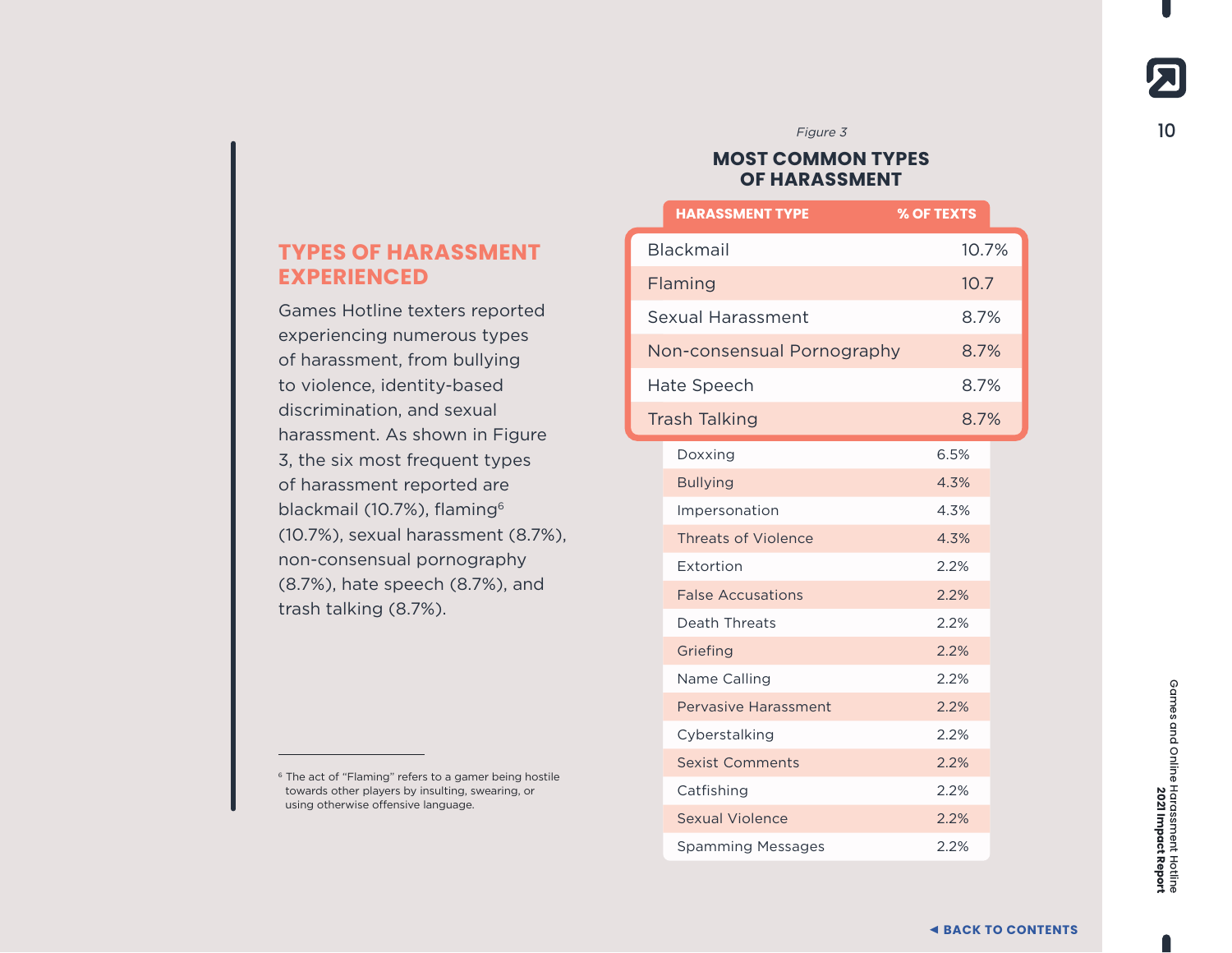#### Figure 4

### **TOP HARASSMENT TYPES BY GAMES AFFILIATION**



Figure 5



Figure 4 lays out the top two types of harassment experienced by different groups affiliated with gaming. The percentage within each group was too small to report individually so we combined them into game workers (game developers, other game industry professionals) and game players (players, content creators, streamers, students) into two categories.

Figure 5 shows that texters report a variety of identitybased harassment—based on gender, sexuality, race, disability, body size, and religion. Nearly half (45.8%) of texters who experience identity-based harassment report gender as the form of harassment they face.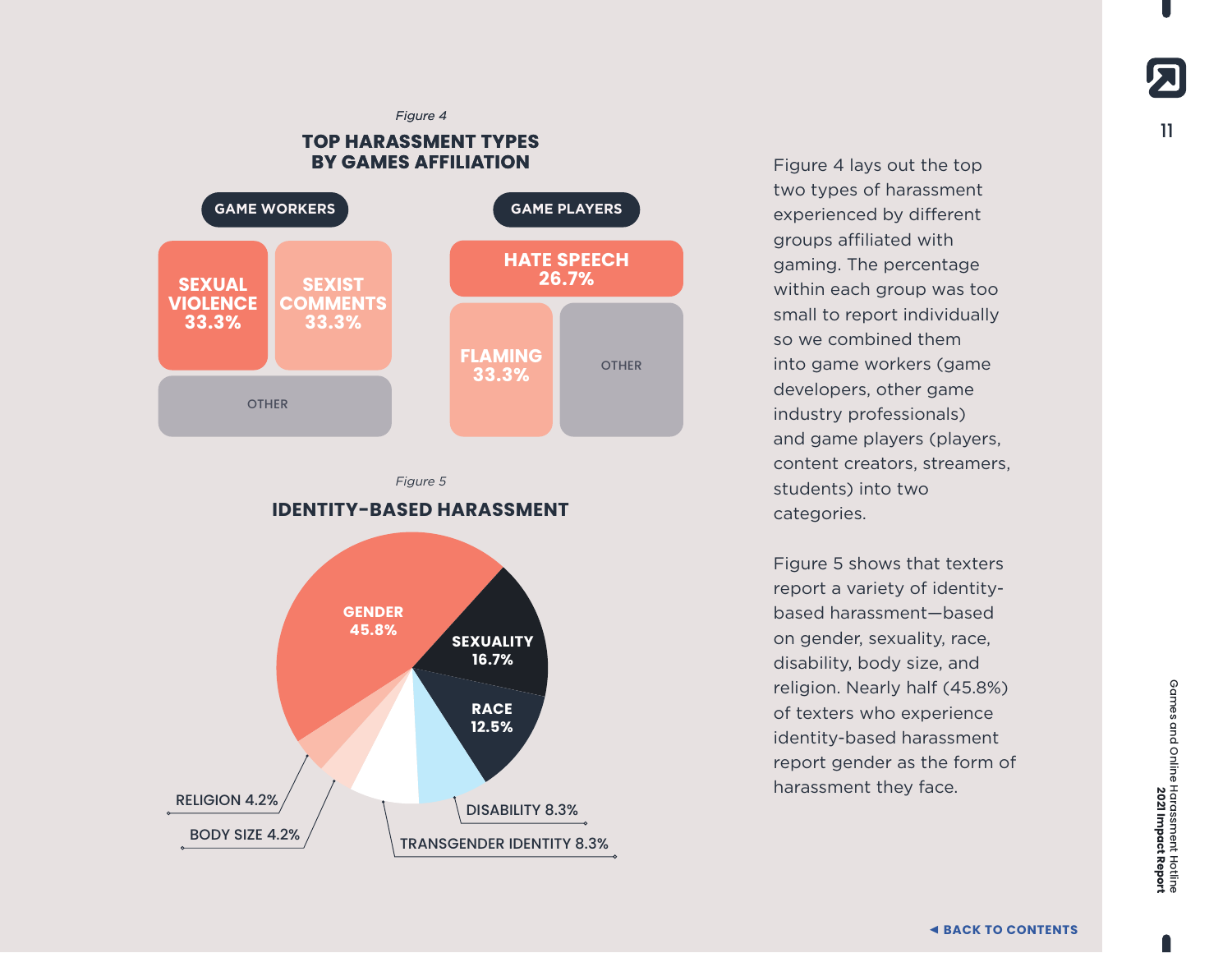## **HOTLINE TRAFFIC**

The Games Hotline had several peaks of activity since it launched in 2019. We saw our highest traffic in the first week the Games Hotline launched, a reflection of the media attention it garnered and the great need for a helpline for gaming. We saw another spike in traffic around the presidential election in November 2020 with increased anxiety during the leadup to the election. The Games Hotline activity spiked again in July of 2021 when news broke of the Activision Blizzard sexual harassment lawsuit. Some texters told us that the lawsuit news stirred up feelings of past, present, and potential future sexual harm in the industry.

some texters, the Games Hotline provided an opportunity to

## **HOTLINE FEEDBACK**

One-in-three (28%) texters who contacted the Games Hotline offered unsolicited positive feedback about their experience. Texters express gratitude for the Hotline providing a space to help pull them out of a spiral and to untangle jumbled thoughts. Others praised the Hotline for providing a space to talk about anxiety and frustration. For



Games and Online Games and Online Harassment Hotline Harassment Hotline<br>2021 Impact Report **2021 Impact Report**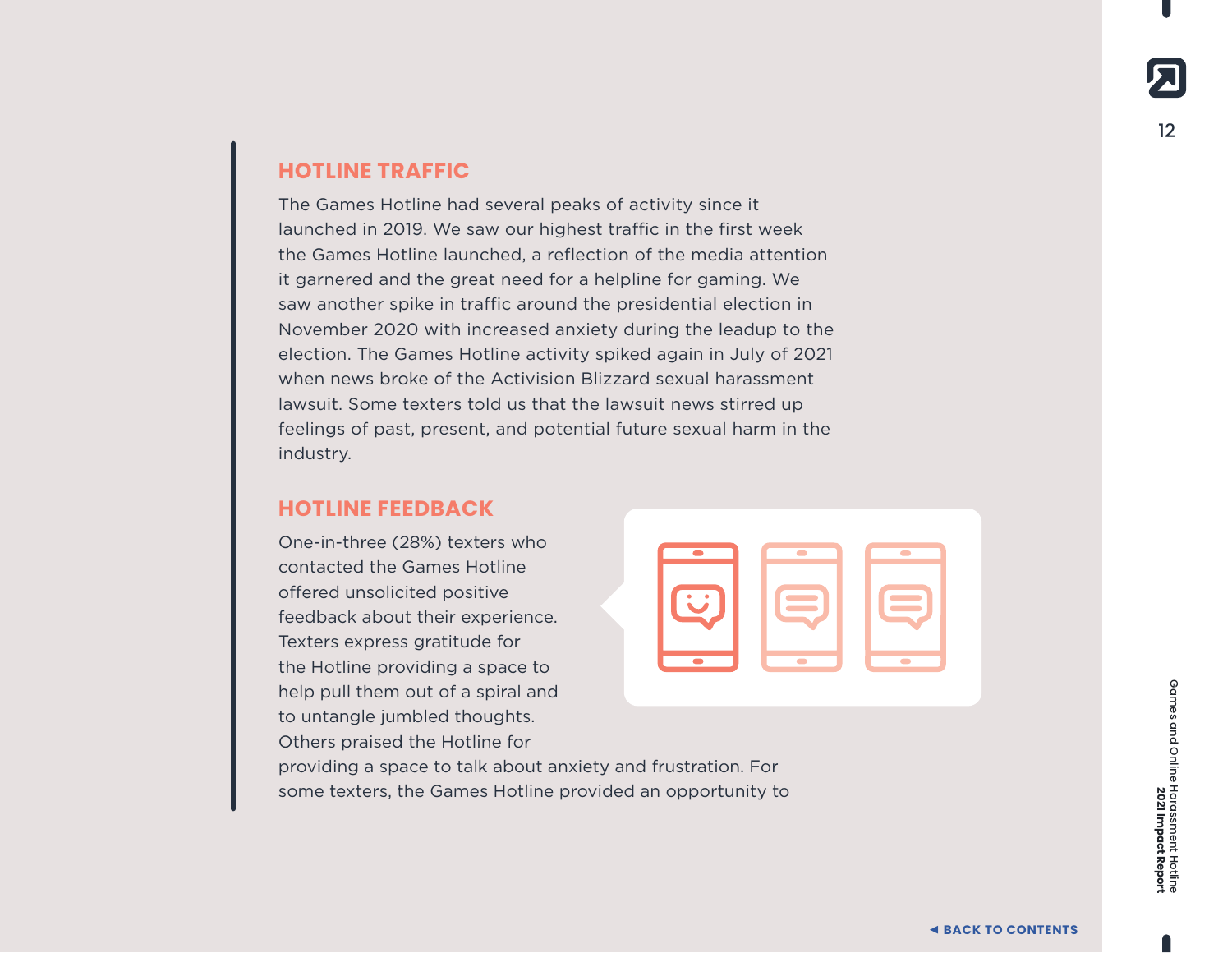tell someone what was going on, without fear of retaliation or escalation.

## *Many texters ended their Games*  **"***Hotline conversations feeling empowered and with a clear plan moving forward.*

Many texters who provided positive feedback about the Games Hotline noted their appreciation that the person on the other end had knowledge of and experience in the gaming industry. This cultural competency inspired their trust in the Hotline as a viable resource. Many texters ended their Hotline conversations feeling empowered and with a clear plan moving forward.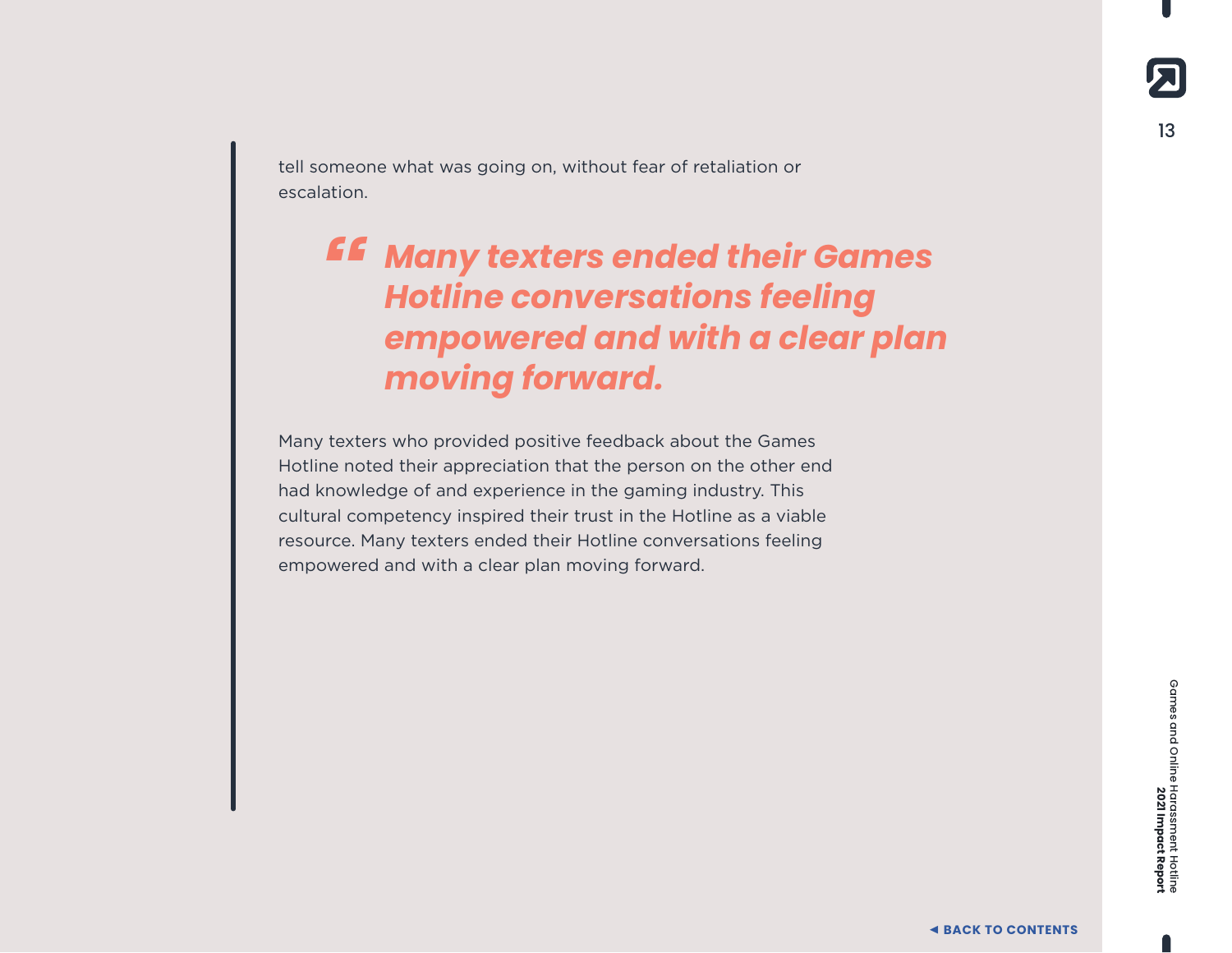## <span id="page-13-0"></span>**Lessons Learned**

We have learned a lot about accountable conversations,  $\mathcal W$  digital security, and the nature of sexual harassment since launching in 2020. Here are a few of our reflections and evolutions:

### **THE RELATIONAL NATURE OF HARASSMENT**

Mainstream narratives of online harassment largely center around cases where harassment comes from strangers and anonymous bad actors online. We were guilty of focusing on that portrayal as well, so when we realized that the vast majority of folks texting us about harassment had an existing connection or relationship with their harasser, we had to adjust our perspective. Most folks came to us struggling with harassment from friends, colleagues, classmates, roommates,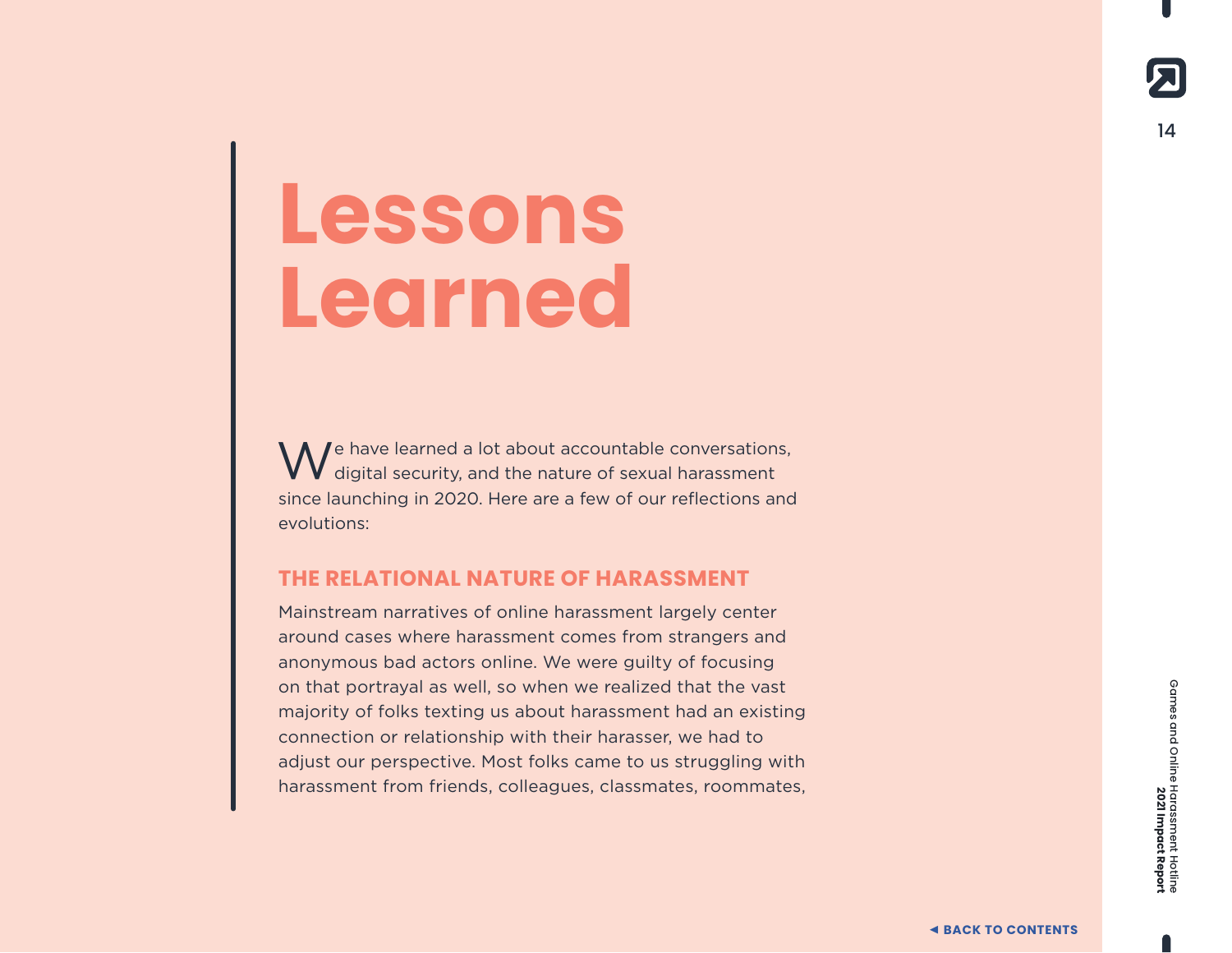and/or community members. This really cemented for us that the problem of harassment is largely about the way we treat each other and the norms of our culture and community spaces. We adjusted our training to include more emphasis on addressing those relational ties and complexities when they come up.

### **ACCOUNTABLE CONVERSATIONS**

When we started the Hotline, we did not anticipate how many people who have caused harm would text us. From the beginning, we heard from a surprising number of texters who were facing harassment or exile themselves as a consequence for their actions, and wanted a place to talk about that. For some, they sought our help in dealing with shame, fear, or anger about what happened. Others talked about their feelings of hopelessness around change; others sought resources and information about accountability and restorative justice. Because we believe that harassment is a systemic and cultural issue, not an issue of individual bad apples, we decided not to close the door on these folks. This required us to conduct additional training with our agents on how to hold accountable conversations that are empathetic and supportive without endorsing or affirming their harmful behavior.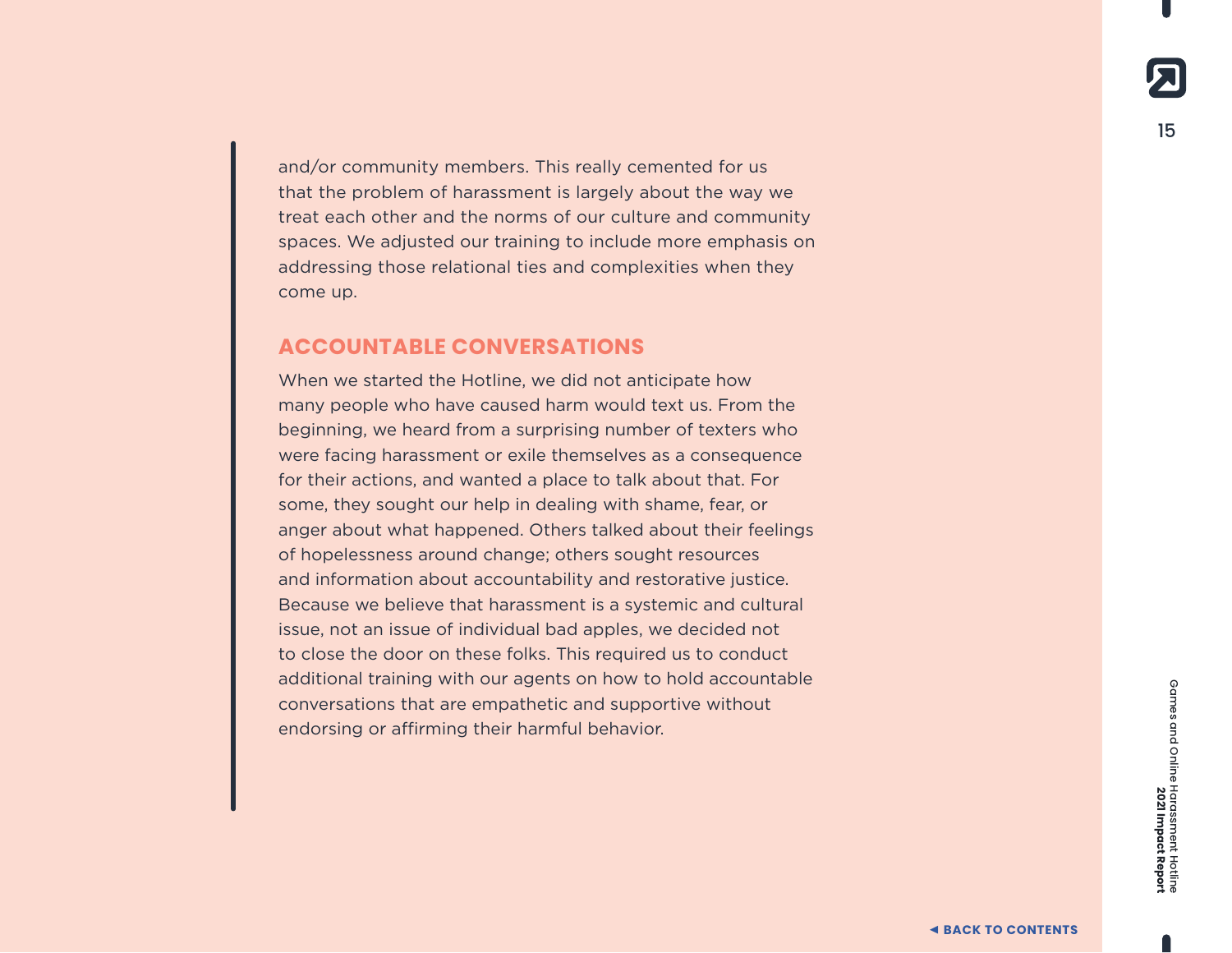## **DIGITAL SECURITY**

Over the course of the year, we offered more and more specific guidance on digital security and technical tactics to deal with online harassment. We learned what guidance to offer through our interactions with texters who contacted us with digital harassment issues. We are committed to staying reactive to our community's needs and improving our digital security response based on trends from those texting us.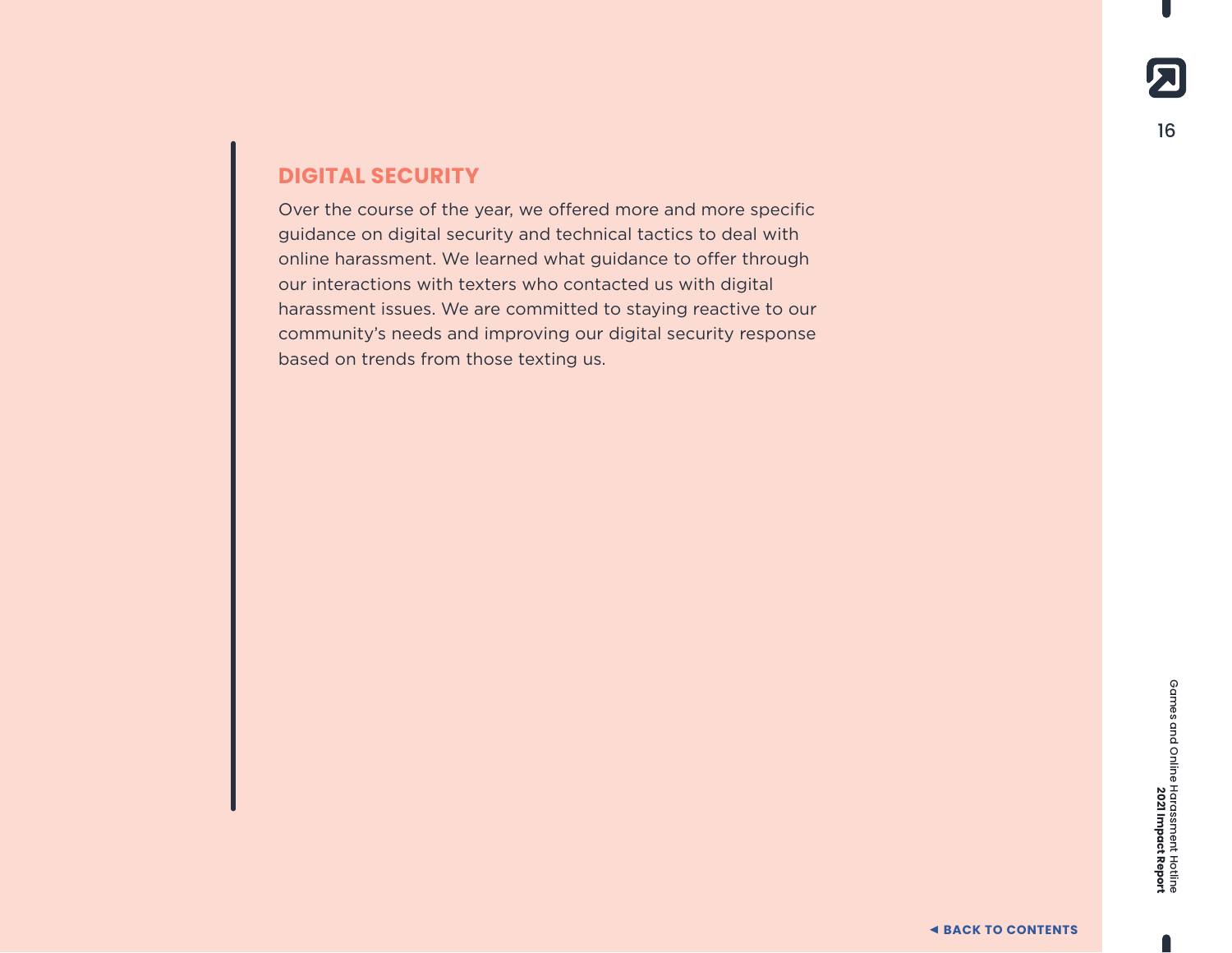## <span id="page-16-0"></span>**About the Organizations**

**Feminist Frequency** is an award-winning nonprofit dedicated to ending toxicity and abuse in the games industry and gaming spaces at large. Founded in 2009 by Anita Sarkeesian, she challenged harmful media representations and advocated for a more inclusive media landscape. Today, the organization runs the Games and Online Harassment Hotline to provide free, confidential emotional support to people who make and play games. Feminist Frequency, in partnership with Take This, launched the Culture Shift Project, a robust training program to combat gender-based harm inside of game studios. Based on a foundation of justice, accountability, and care, Feminist Frequency is making games a better place to work and play.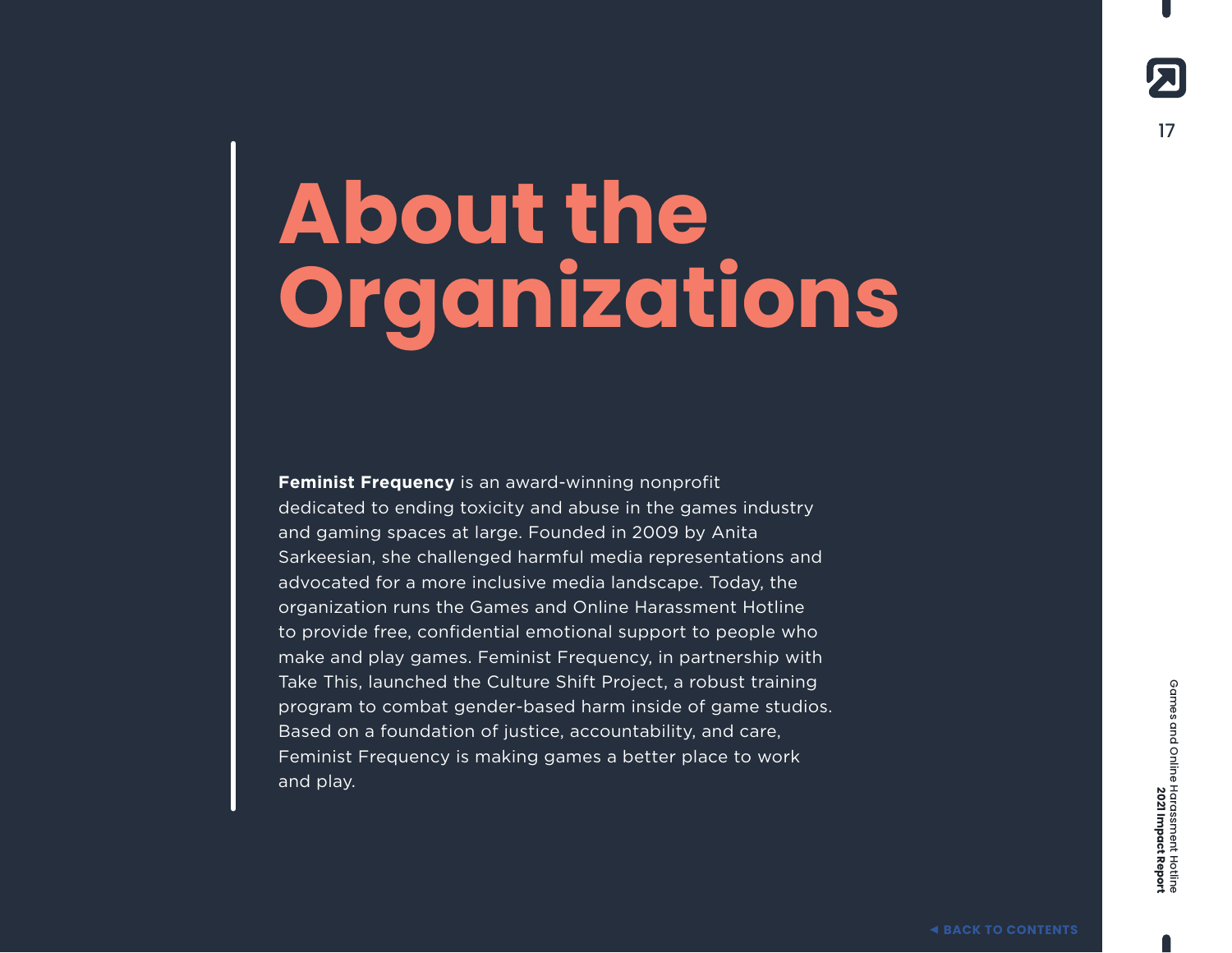**The Representation Project** is a leading global gender justice non-profit organization. We use films, education, research, and activism to challenge harmful gender norms and stereotypes. In 2011, Jennifer Siebel Newsom founded The Rep Project in response to the overwhelming public demand for ongoing education and social action in support of her first film, Miss Representation. Since then, Siebel Newsom has released two more acclaimed films, The Mask You Live In (2015) and The Great American Lie (2019). The organization also runs a global youth filmmaker program to train the next generation of change agents. The Rep Project is also known for its impactful social activism campaigns, including #NotBuyingIt, #AskHerMore, and #RespectHerGame.

### **SPECIAL THANKS**

Special thanks to **Anykey** and **Take This** for their guidance around data collection, thoughtfulness towards our research questions and ideas, and overall deeply integrated and intentional support of our work.